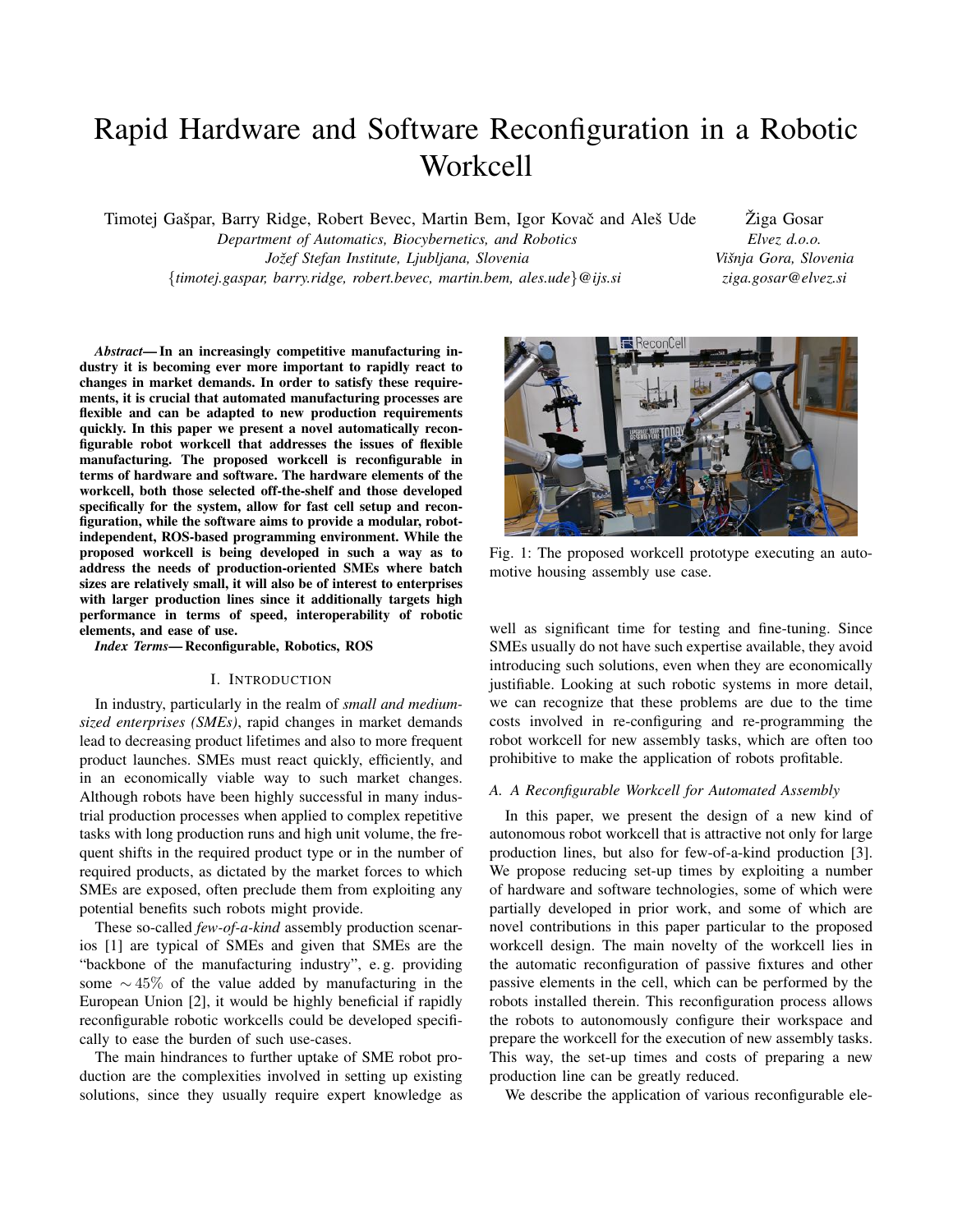ments in the workcell, including the use of a reconfigurable steel frame structure with modular beam connectors for both high flexibility and stiffness, robot arms with quick pneumatic tool changers, *plug and produce (P&P)* connectors for simplified coupling of system infrastructure, reconfigurable passive fixtures, and a passive linear rail unit for rapid robot-driven automatic relocation of the robots. The unique combination of these technologies is, to the best of our knowledge, a novel contribution to the field.

The rest of the paper is organized as follows. We first discuss related work and compare our design choices to the state-of-the-art. Next, in Section II, we describe the reconfigurable hardware of the workcell and in Section III, the reconfigurable software system architecture. In Section IV, we describe the application of these new reconfigurable technologies in a focused industrial use-case for automotive light production, demonstrating how the system can be used to reduce production costs by increasing both efficiency and flexibility. Finally, in Section V we conclude and discuss our plans for future work.

## *B. Related Work*

A number of surveys have been released in recent years documenting the development of reconfigurable robotic systems, both in research and in industry [4]–[6]. A prominent example amidst the research on modular reconfigurable robotic systems is the work of Chen [7], [8], who placed a specific emphasis on finding optimal module assembly configurations from a given set of module components for a specific task. His subsequent work on the design of a reconfigurable robotic workcell for rapid response manufacturing [9] is of particular relevance with respect to the workcell proposed in this paper. However, while that work involved the development of a workcell containing hardware elements that can be rapidly reconfigured *manually*, our proposed workcell focuses on introducing hardware elements that can be rapidly reconfigured *automatically* by the system itself with respect to a family of parts within a given product line and its respective assembly task.

In our system this is made possible due to the application of reconfigurable fixtures known as *hexapods* (*c.f* . Section II-C), the use of which in a robot-guided reconfigurable assembly system was first proposed in the work of Gödl *et al.* [10]. A similar reconfigurable fixture concept was later described in the work of Jonnsson & Ossbahr [11] and Salminen *et al*. [12] in the context of the production of bogies in the railway industry. In this paper, we describe a refined version of this concept, involving smaller units, brought to bear on the particular use-case of the production of headlamps for the automotive light industry (*c.f* . Section IV), with a view towards expanding its application to further industrial usecases in the area of automated robot assembly. We also propose enhancements to the original concepts proposed in [10] via a number of separate hardware augmentations within the workcell as described in Section II.

In the work of Krüger et al. [1], [13], a set of methods was developed to facilitate the set-up of complex automated assembly processes, such as they arise in the standard assembly benchmark known as the Cranfield benchmark [14]. The proposed set of methods included pose estimation and tracking of parts using a 3-D vision system, fast and robust robot trajectory adaptation using *dynamic movement primitives (DMP)* [15], and ROS-based software control and state machine programming [16]. In this work we build on these approaches and supplement them with the ability to automatically reconfigure the workcell, as well as with the integration of CAD-based product design for assembly that takes into account the requirements of robotic manipulation. Moreover, the proposed system advances beyond synthetic benchmarks such as the Cranfield benchmark and demonstrates the viability of the system on actual industrial usecases.

## II. RECONFIGURABLE HARDWARE

The proposed robotic workcell is in large part constructed of modular hardware that allows for fast and easy reconfiguration; from the structural frame to the fixtures, end-effectors, tool exchange system, P&P connectors, and other peripheral devices. With this approach we make it possible to use the proposed workcell in a wide range of industrial applications and environments. Furthermore, we also make it relatively easy to alter its shape and purpose within those environments. In the following subsections we will give an overview of the technologies and solutions that were used to achieve said hardware reconfigurability.

## *A. Reconfigurable Frame*

The frame structure of the workcell is made of rectangular steel beams that are connected via the *BoxJoint* patented modular frame coupling technology [17], as shown in Fig. 2a. The advantage of this technology is that a workcell frame can be easily configured into a large variety of shapes. Typically in industry, purpose-made frames are either welded into the desired shape or an aluminum modular system is used to construct the desired frame. The issue with specially designed welded frames is that they are not reconfigurable, while the issue with aluminum frames is the fact that aluminum is less thermally stable. By using steel beams as the core element of the modular frame for the cell, we make the cell more stiff, robust, and less susceptible to deformations due to changes in temperature. The latter feature also makes the cell a viable solution for robot welding tasks.

#### *B. Tool Exchange System*

Different workpieces demand access to a variety of different robot tools depending on the tasks that are required to be performed on them. In order to ensure that such tasks can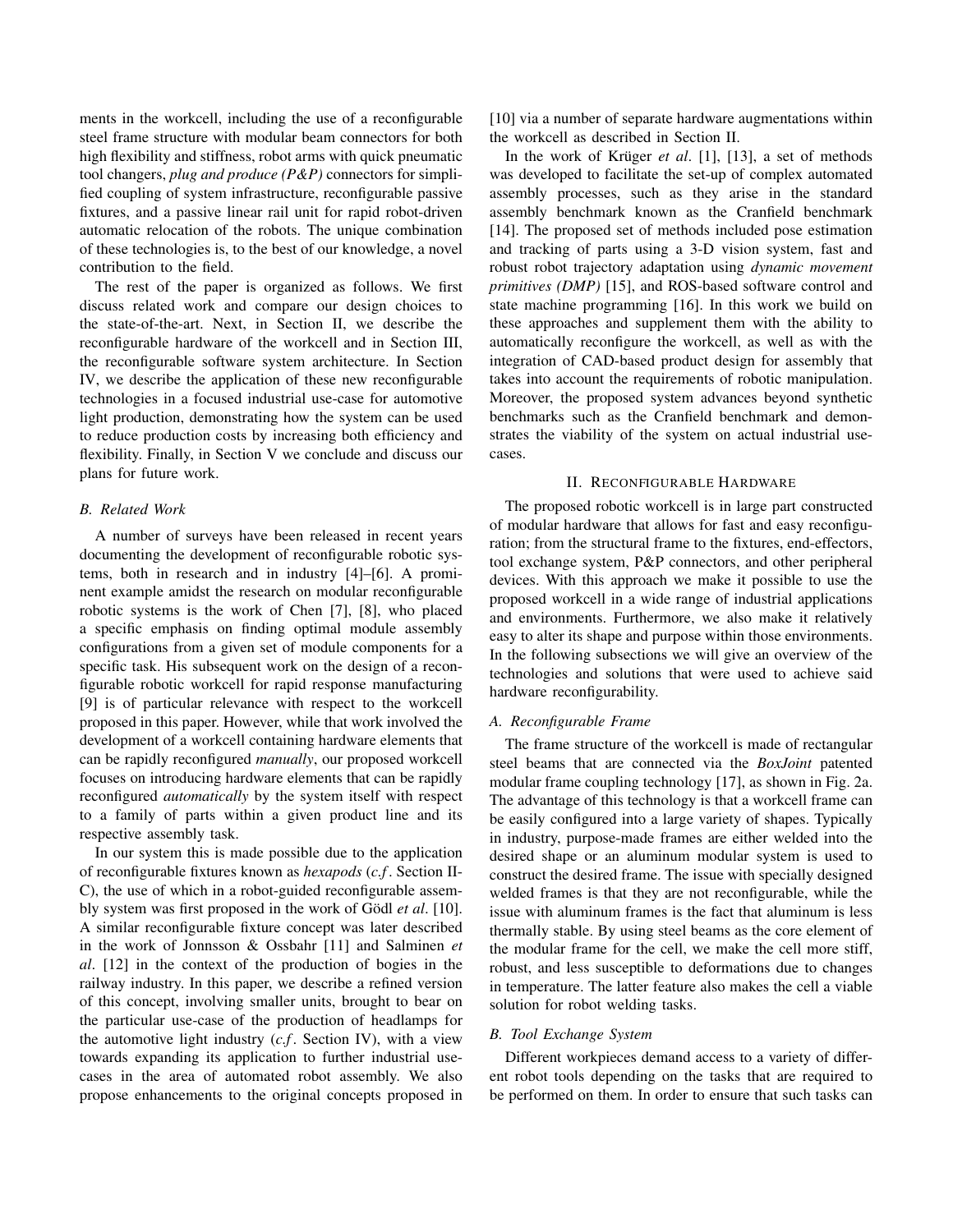



(a) The BoxJoint coupling system holding holding together steel beams.

(b) The passive reconfigurable fixture being reconfigured by a UR10 robot.



(c) Tool exchange stands holding various endeffectors for the robot.

Fig. 2: Reconfigurable hardware in the ReconCell robot cell.

be efficiently and precisely executed in the workcell given the limited number of robots therein, we developed a stand where different end-effector tools can be placed (*c.f.* Fig. 2c). The robots can then pick the appropriate tool for the different stages of the task. So if the task to be performed is the assembly of different pieces, the robots can equip different grippers for each piece that needs to be assembled into the given workpiece. If reconfiguration of the cell is needed to assemble a different workpiece, new end-effectors can be placed on the pre-prepared robot tool stands. The stands that hold the end-effectors were custom designed and developed and are mounted directly on the steel beam frame with the same BoxJoint technology that was used to assemble the frame.

#### *C. Reconfigurable Fixtures*

In small production lines where shifts in demand occur frequently, it is difficult to maintain a robotic workcell due to the time it takes to re-adjust all of the fixtures within it. In order to help mitigate against this specific problem, we added passive reconfigurable flexible fixtures to the workcell. The fixtures are designed in a Stewart platform-esque configuration with six legs, hence the name "hexapod". These fixtures can be dynamically reconfigured by the robot arms on demand by connecting a robot to a fixture via the tool



Fig. 3: Robot base reconfiguration using the passive linear unit by connecting the tip of the robot to the frame.

exchange system, releasing the fixture brakes, manipulating the fixture into the desired pose, re-applying the brakes, and disconnecting the robot from the fixture. This process is illustrated in Fig. 2b. By designing the fixtures to be passive and sensor-less it is possible to manufacture them for relatively low cost. With this technology, not only can the workspace be easily adapted to cope with the change in the workpiece, but the workspace can be adapted by the robotic workcell itself.

#### *D. Passive Linear Unit*

To make it possible to enlarge the work area of the cell the robot was mounted on a custom passive linear rail unit. This way the robot base can be moved along a linear axis. The purpose of the passive linear unit is to expand the work area of the robot within the work cell with minimal additional cost. Conventional actuated solutions are extremely expensive and thus inappropriate for SMEs. A way of reducing the cost without significantly reducing the functionality, is to omit actuation and position sensing from the linear unit. The robot itself is used to propel itself along the linear rail. This is achieved by connecting the tip of the robot to the frame, with the use of the previously discussed tool exchange system, before using the robot actuators and position control to move the base of the robot. This approach is appropriate for applications where the need to move the robot is relatively infrequent.

# III. RECONFIGURABLE SOFTWARE SYSTEM

The introduction of a robotic system into a production line represents a big investment and change for small or medium sized companies. The high costs usually stem from the price of the necessary hardware and the time spent for the integration of the robotic system into the production line. One of the time-consuming aspects of the integration involves the programming of task sequences for the robots involved in the production process. The programming process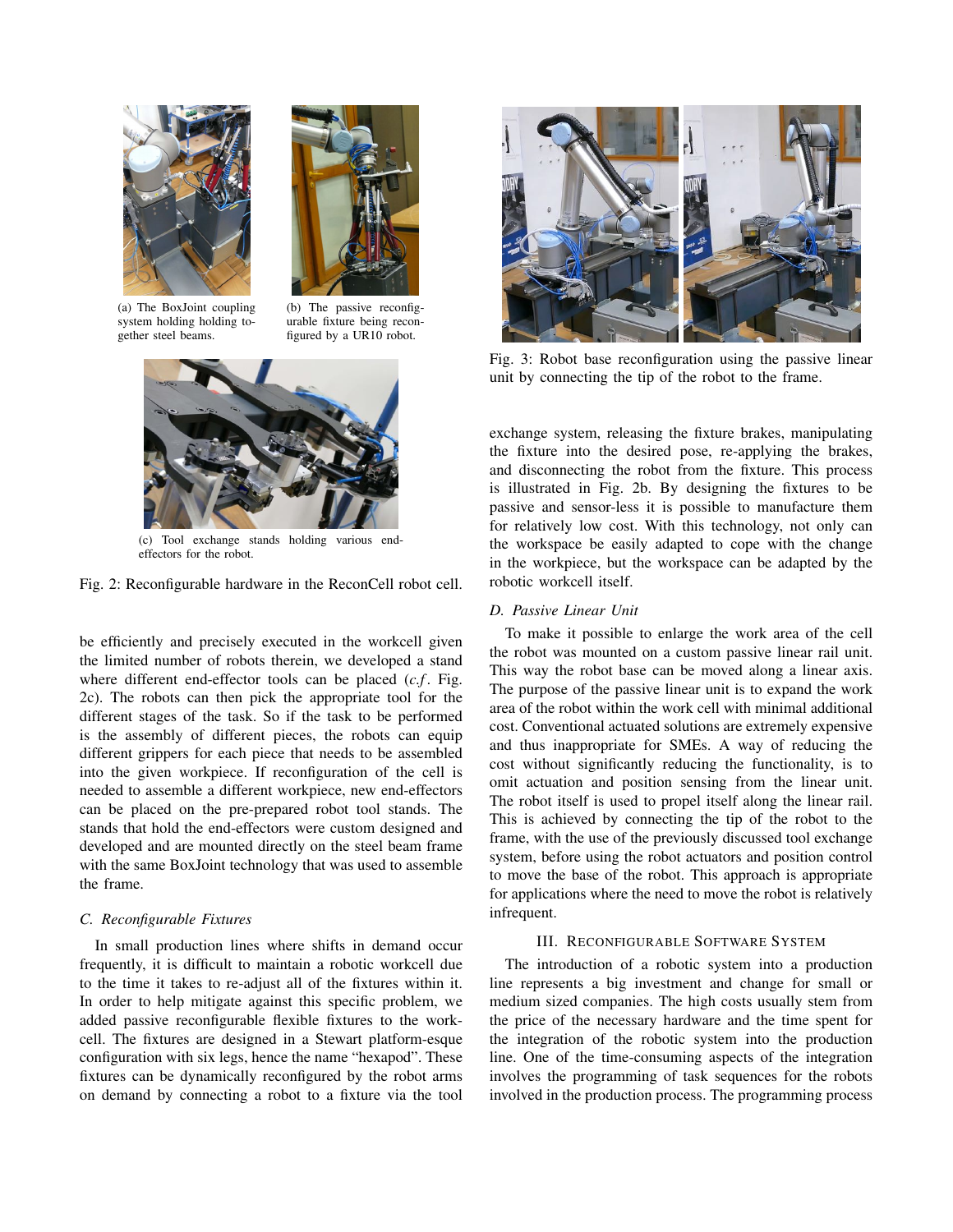

Fig. 4: Schematics of the workcell software and hardware architecture.

is usually done either via on-line programming using a robot teach pendant directly connected to the robot controller, or via off-line programming in a simulation environment, both of which require knowledge of the specific robot system. With this in mind, we developed a software system that would facilitate the programming of robot tasks regardless of the robot system. The software system is designed to be distributed, modular and offers seamless adaptation of the robot cell. The package also provides the necessary tools to enable simple, intuitive programming of robot tasks.

Our system was build within the *Robot Operating System (ROS)* framework [16], where the *Matlab Simulink Real-Time (SLRT)* platform [18] was used to develop the hard real-time components of the cell. We chose ROS because it provides a reliable open source framework, the capacity for crossplatform and multi-language flexibility, and a vast number of useful libraries and tools. However, ROS in its current form does not provide any form of hard real-time implementation, which is a crucial requirement for reliable and accurate robot control. The second iteration of ROS, named ROS 2 [19], has been proposed to address this issue, but it is currently still in the alpha stage under heavy development. That is why SLRT was used to build a robot control server (SLRT server) in the current version of the workcell, which is responsible for high frequency real-time trajectory generation and force control.

#### *A. System Architecture Overview*

The SLRT server connects directly to the robot controller via Ethernet and is responsible for communicating with the robot. It operates as a proxy, offering advanced trajectory generation methods and feedback control strategies. Standard robot controllers usually only offer basic control methods, but our approach, on the other hand, gives the system great flexibility, since any control method can be easily and quickly implemented on the SLRT server without having to modify the robot controller, which may be difficult or impossible to modify in any case. It also makes our system independent of the robot. For a new robot to be integrated within the cell, its controller must offer the ability to receive joint configurations over Ethernet and then only the kinematic model must be adapted on the SLRT server.

The SLRT server also connects to some other measurement units (e.g. force/torque sensors) that can be used for closed loop control policies (e.g. force control). We developed a ROS package that acts as a driver for the SLRT server and provides tools and functionalities for running, reconfiguring and calibrating the robot cell. The ROS architecture provides the versatility needed for connecting different modules to the workcell and our tools facilitate programming of the desired workcell task using data from the connected modules. The nodes from our package run on a ROS Master Computer, where ROS core is also run in order to synchronize communication throughout the system. Modules can also have their own individual nodes running on their respective computers. The main functionalities of the package will be briefly explained in the following subsections.

Figure 4 shows elements of the software architecture of a typical workcell design. In the schematics there are two "Robot Modules", each representing a robot with its robot control server, one additional measurement unit, and all of its tools and grippers. The "ROS Master Computer" refers to the computer in the system that runs the ROS core and our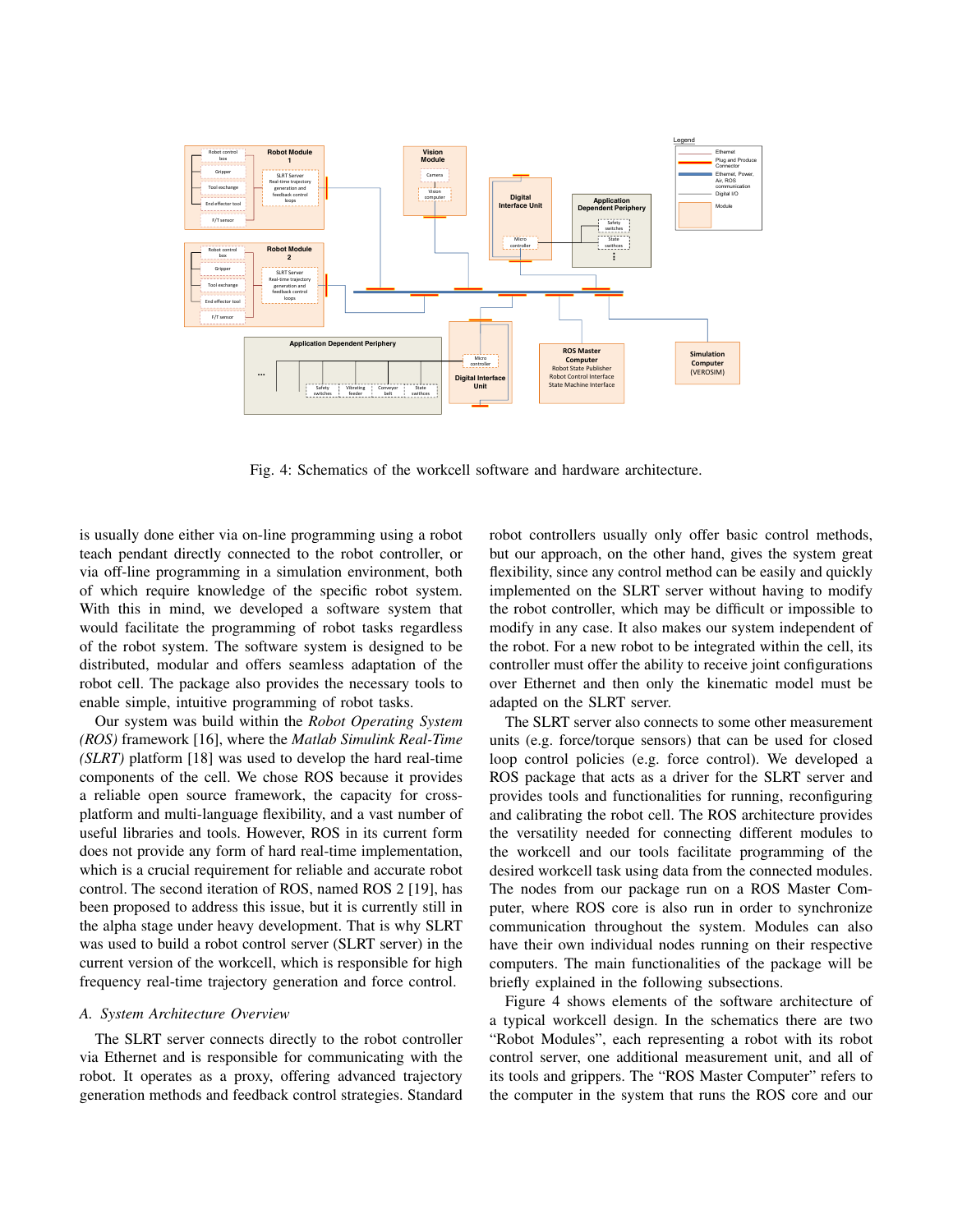ROS package. In order to access various periphery from the workcell a "Digital Interface Unit" is used for bridging the connection from PLC to ROS. Other typical modules include a "Vision Module" and a "Simulation Computer". The Vision Module represents a user programmable processing unit for typical vision tasks like quality control and part detection for manipulation. The Simulation Computer offers a dynamic simulation environment provided by the VEROSIM software package [20], where the production can be planned and evaluated. Depending on requirements, the workcell design can be adapted by adding or removing various modules.

#### *B. Simulink Real-Time Server*

A core part of the robot module is the previously mentioned SLRT server, which has been developed to ensure that the robot can be reliably controlled with the maximum frequency of the provided robot controller (125 Hz in the case of UR-10 robots). The SLRT server sends the robot controller the desired joint configuration. The inner loop of the SLRT server can run on a higher frequency than the robot controller if we have a measurement unit connected to it with a higher frequency readout. In our case, where a 1000Hz force/torque sensor has been connected to the SLRT for force control, the SLRT server runs at 1000 Hz as well. In the case of a UR-10 robot, the SLRT server can process 8 samples per robot controller loop for a better estimation of the force/torque derivative. This provides a better filtered force/torque signal for high quality force control, improving the stability, accuracy and speed of robot trajectories in contact with the environment.

As mentioned before, a real-time robot control server was developed as a proxy between the ROS system and the robot controller. The main motivation behind this approach is that trajectory generation and control is handled by a hard real-time system that is robot independent. This way, the trajectory generation and control algorithms can be developed independently of the used robot. Various trajectory generation algorithms have been implemented so far to cover the most common robot motion needs in the context of automated assembly. These are:

- *•* trapezoidal speed profile in joint space,
- *•* minimum jerk for position and minimum jerk SLERP for orientation trajectories in Cartesian space.
- admittance force control [21],
- joint space dynamic movement primitives for free-form movements [22],
- *•* Cartesian space dynamic movement primitives free-form movements in Cartesian space [15].

#### *C. ROS Software Package*

To allow the robot workcell to be accessed, controlled and calibrated within the ROS environment, various ROS nodes have been developed to offer an interface to the previously discussed SLRT server and other modules in the workcell. In this section we will describe their core capabilities and inter-functionality.

*1) SLRT State Publisher:* The purpose of this ROS node is to read the data stream from the SLRT server and publish it within the ROS network via ROS topics using conventional ROS messages. The published data covers all of the relevant information about the robot, such as joint positions, velocities, payload, tool information, forces from the force/torque sensor, and several control flags for different control strategies. One of the vital packages in ROS is *tf2*, which is used for keeping track of multiple coordinate frames in the system. We use the ROS *robot state publisher* package, which latches onto the joint position topic and, using the robot kinematic description from the URDF file, tracks coordinate frames in all joints of the robot system.

*2) Action Servers:* These are nodes built with the ROS *actionlib* stack that handle communication to the SLRT server and are used to trigger robot motion and monitor the progress of the trajectory. The *actionlib* provides a reliable client-server interface where the lower-level communication and logic is handled by the action server node, while the client simply triggers the motion by sending a goal request. After the action server node detects that the robot motion is finished, it sends a result message to the client. The unique advantage of using the actionlib stack instead of ROS services to trigger robot motion is that it offers preemption requests and feedback messages during execution. This means that a client can preempt motion that is already being executed and also receives information from the action server during execution such that the motion can be monitored.

Each trajectory generation algorithm that is implemented on the SLRT server is offered as a separate action server with its own goal, feedback and result messages. The low level logic of all of the action servers ensures that only one motion can be executed at a time.

*3) ROS Services:* Services provide an interface for handling short duration tasks such as changing the state of a digital output. Our ROS package so far includes services that:

- change the robot mode from position control to gravity compensation mode,
- trigger direct joint control on the SLRT server,
- *•* set digital outputs on the robot controller.

As with Action servers, ROS services are very practical for programming the top-level robot task program.

*4) Database:* A robot workcell needs to keep track of its state at all times, be it during operation or downtime. Some sort of persistent storage is required, however none of the basic ROS functionalities, such as the ROS parameter server, offer that. We decided to follow a common approach with wide support in the community and implemented a MongoDB database. There are different ROS packages offering simple interfaces in C++ and Python for all clients in the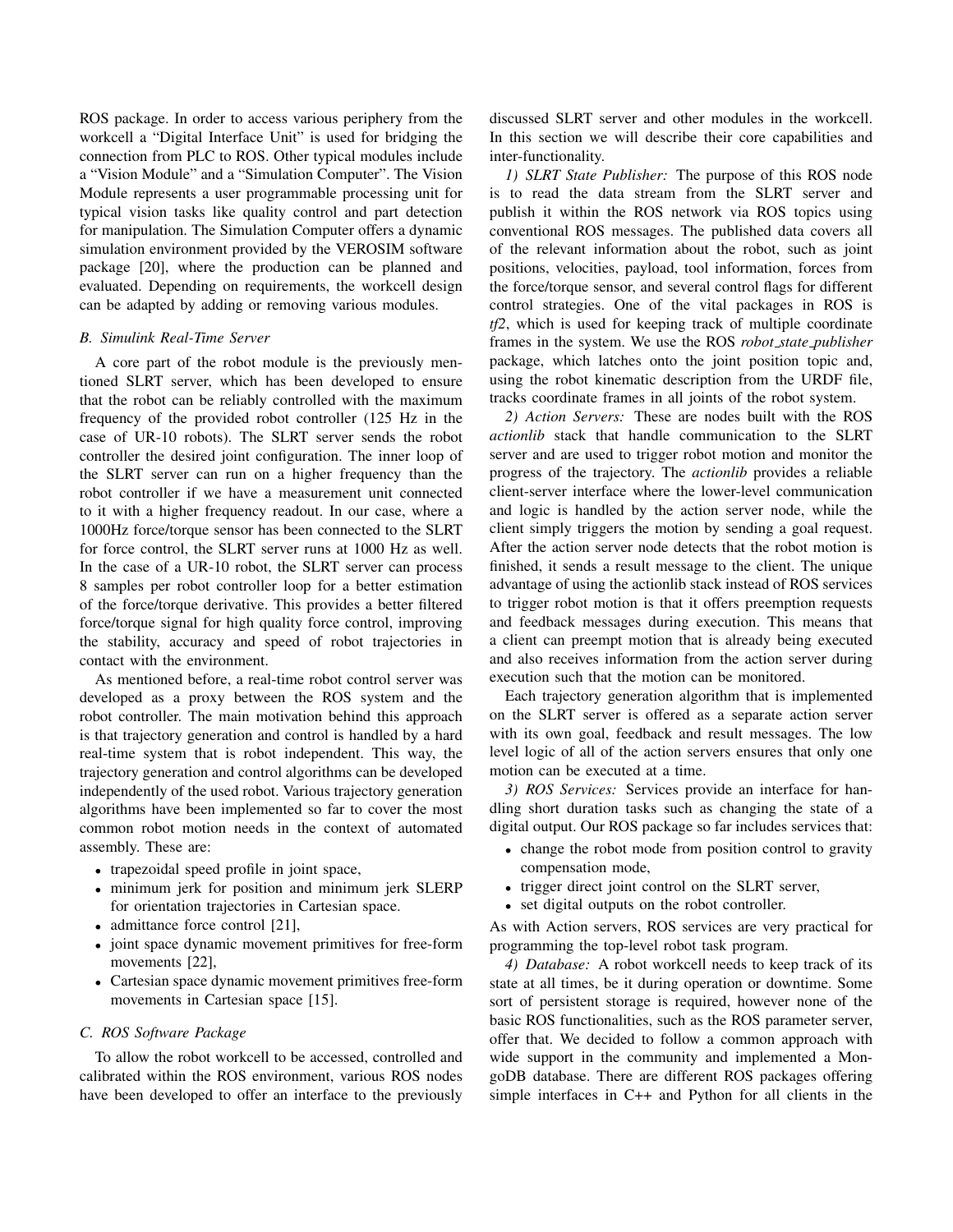

Fig. 5: Robot capture demonstration with close-up of customdesigned capture button and switch system.

ROS network to read from and write to the database using ROS type messages.

The information stored in the database consists of poses of different elements in the workcell, saved robot configurations in Cartesian or joint space, calibration parameters and other parameters. We have developed a node that reads transforms from the database and publishes them using *tf2*. These transforms can then be used for robot assembly tasks.

*5) Robot Capture:* This is a versatile program for capturing and storing various robot related configurations in the database. It is commonly used in conjunction with the kinesthetic guiding of the robot, where the programmer of the robot workcell can freely move the robot in its workspace and then save the points of interest. The process of kinesthetic guiding and data capturing is eased by the addition of a hardware capture button and switch system that was customdesigned for the workcell and that is attached to robot arms in the workcell as illustrated in Fig. 5. When the robot capture program is active, the capture button can be pressed during kinesthetic guiding to trigger data recording. The program allows for the robot end-effector tool center point to be saved in Cartesian coordinates, as well as the robot joint state (position and velocity), while also providing a robot-to-robot calibration mode. The first functionality is commonly used for calibrating the workcell state (reconfigurable fixture positions, tool pick-up slots) and for saving pick-and-place poses of the robot assembly task. The saved joint configurations are generally used for path planning and the robot-to-robot calibration mode is used to define the relative transformation from one robot base to another, when more robot modules are present in the workcell.

# *D. Additional Functionalities*

*1) Programming by Demonstration:* Robot programming by kinesthetic guiding has been in increasing demand in recent years. More and more robot manufacturers are starting to implement this functionality on their robots. It provides an intuitive method for teaching the robot how to move to either points in Cartesian or joint space or over whole trajectories. The robot used for our work allows kinesthetic guidance via the so called *Gravity compensation mode*. In this mode, the robot controller estimates the input torques to the robot motors to compensate for the effect of gravity on the robot links. The gravity compensation mode should always take into consideration the payload on the robot end-effector, otherwise the calculated torques would not be correct, which would potentially cause the robot to drift from its position.

*2) Adaptation of Learned Trajectories:* When programming a robot task via kinesthetic guidance in physical contact with the workpiece, it is very often the case that the learned trajectory is not ideal or optimal. By learning the executed forces on the end-effector of the robot and by using admittance control, we can then use the displacement due to the force error as a correcting offset to our DMP encoded trajectory. By adapting the trajectory to follow a desired force profile we can achieve better and faster executions of our first demonstrated trajectory [21].

#### IV. USE CASE EVALUATION

As noted above, the manufacturing industry aims towards lower production costs and high efficiency assembly lines with high repetition, flexibility, and easy-to-use interfaces. Manual work and quality is highly dependent on workers' qualifications, skills and their knowledge of the assembly process. Customers expect that the supplier company is very flexible in coping with changes in demand. This is why SMEs seek to time every task carefully and look for optimizations.

The number of parts produced in a single company can vary substantially per project in a single year. In the industry of automotive light production, this variation is typically between 100,000-300,000 units per item. However, these lights are not assembled in one batch. With new orders it is often necessary to switch from one automotive light type to another. For the assembly of each light type it is necessary to reconfigure the workcell. This is where the technologies described in this paper become useful.

# *A. Description of the challenge*

In the automotive light industry, each light requires its own unique assembly device, which is typically very large and cumbersome. When the subcontractor company stops producing the parts to match the regular demand, assembly devices must not be discarded because they are required such that the supplier company is able to produce spare parts for at least the next five years. This means that the assembly devices are stored at the company for those five years after the production has ceased. The suppliers therefore require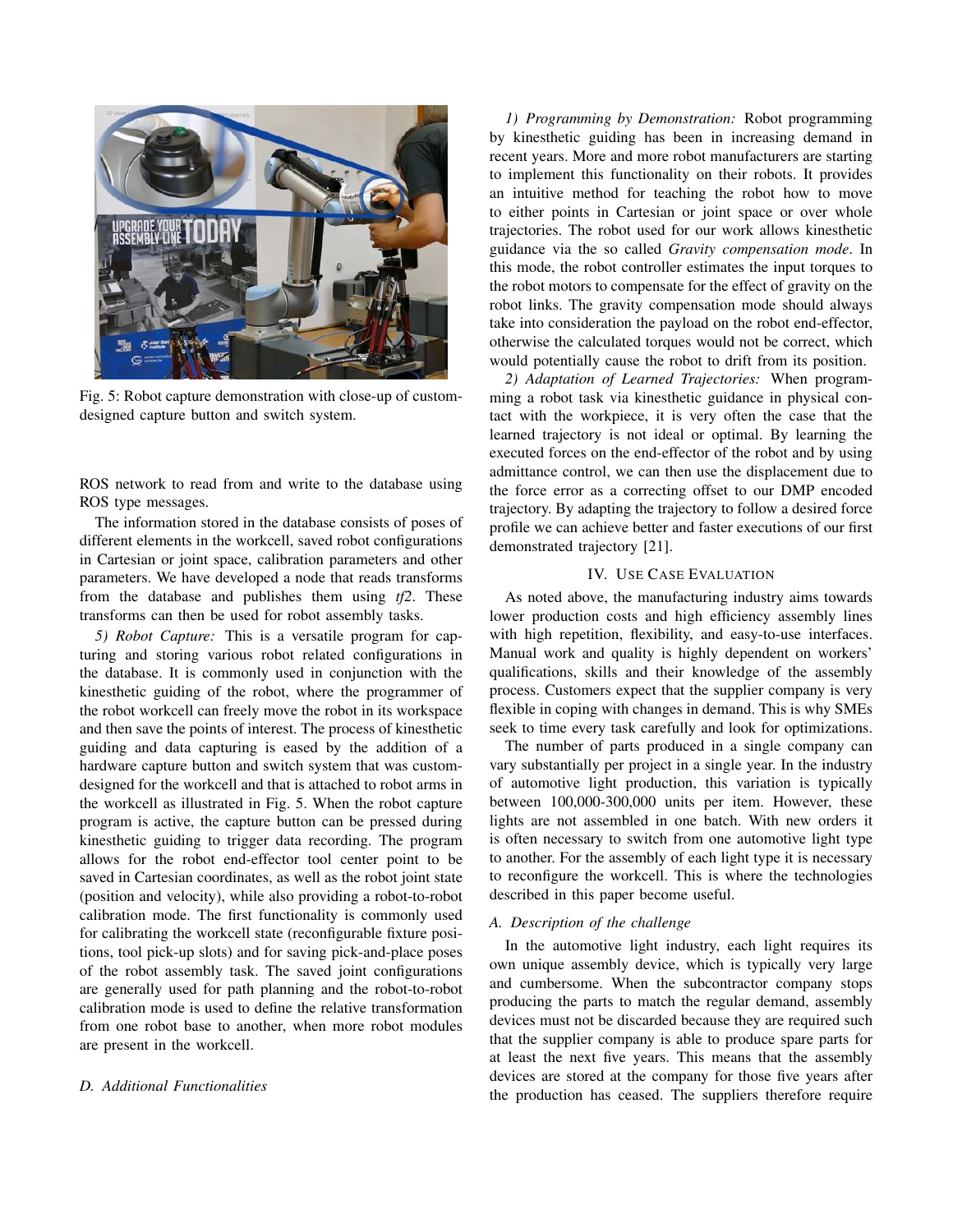







(a) Reconfiguration of passive fixtures. (b) Attaching the proper tools. (c) Housing insertion and part pickup.

(d) Robot 1 part assembly. (e) Robot 2 part assembly. (f) Finished product removal

Fig. 6: Key parts of the assembly process for the Elvez company automotive light production use-case.

a significant amount of storage space just to house these assembly devices since, given that they produce many different types of parts, the assembly devices begin to accumulate.

Production of spare parts is a low quantity piece production scenario and usually occurs only a few times per year. This poses a problem because the large, cumbersome assembly devices must be swapped into the production process in order to cover the demand for the spare parts, an exercise that is highly inefficient given such low-quantity, low-frequency situations. It would therefore be extremely useful for suppliers to have a single robot cell available which is capable of assembling many different types of lights, while also being rapidly reconfigurable for alternating production scenarios.

Automotive lights (headlamps) are made up of typical structural elements such as housing, actuators, bulb holders, adjustable screws, heat shields, wires, etc. In our experiments we demonstrated that the developed reconfigurable robot workcell provides the much needed flexibility and fast setup characteristics for automated assembly processes in the context of automotive lights. The key parts of the tested assembly process are seen in Fig. 6. By working together with the Elvez company, we were able to show that the proposed workcell can be automatically reconfigured for the successful assembly of different car headlamps, two of them shown in Fig. 7.

Before the start of the production of a new light housing model, the reconfigurable fixtures must be placed in the appropriate configuration such that they can accommodate the initial workpiece, which is the housing (main body of the headlamp) that comes directly from an injection molding machine. This step happens only once per production



Fig. 7: Two different automotive headlamp housings that Elvez produces.

scenario and need not be repeated during production of a single type of headlamp (*c.f* . Fig. 6a). In the next step, one of the robots equips itself with a gripper (*c.f* . background of Fig. 6b) with which it will pick up the housing and insert it into the fixtures (*c.f* . Fig. 6c). During this time, the other robot equips itself with a double-headed gripper designed for picking up multiple parts that need to be inserted into the housing later on  $(c.f.$  foreground of Fig. 6b) and proceeds to pick up the relevant bulb holder and small motor parts one after another (*c.f* . right robot of Fig. 6c). Following this, pneumatic clamps mounted on the hexapods close to ensure proper part affixment. The robot holding the bulb holder and small motor parts proceeds to insert them into the housing one by one (*c.f* . Fig. 6e). At the same time, the other robot